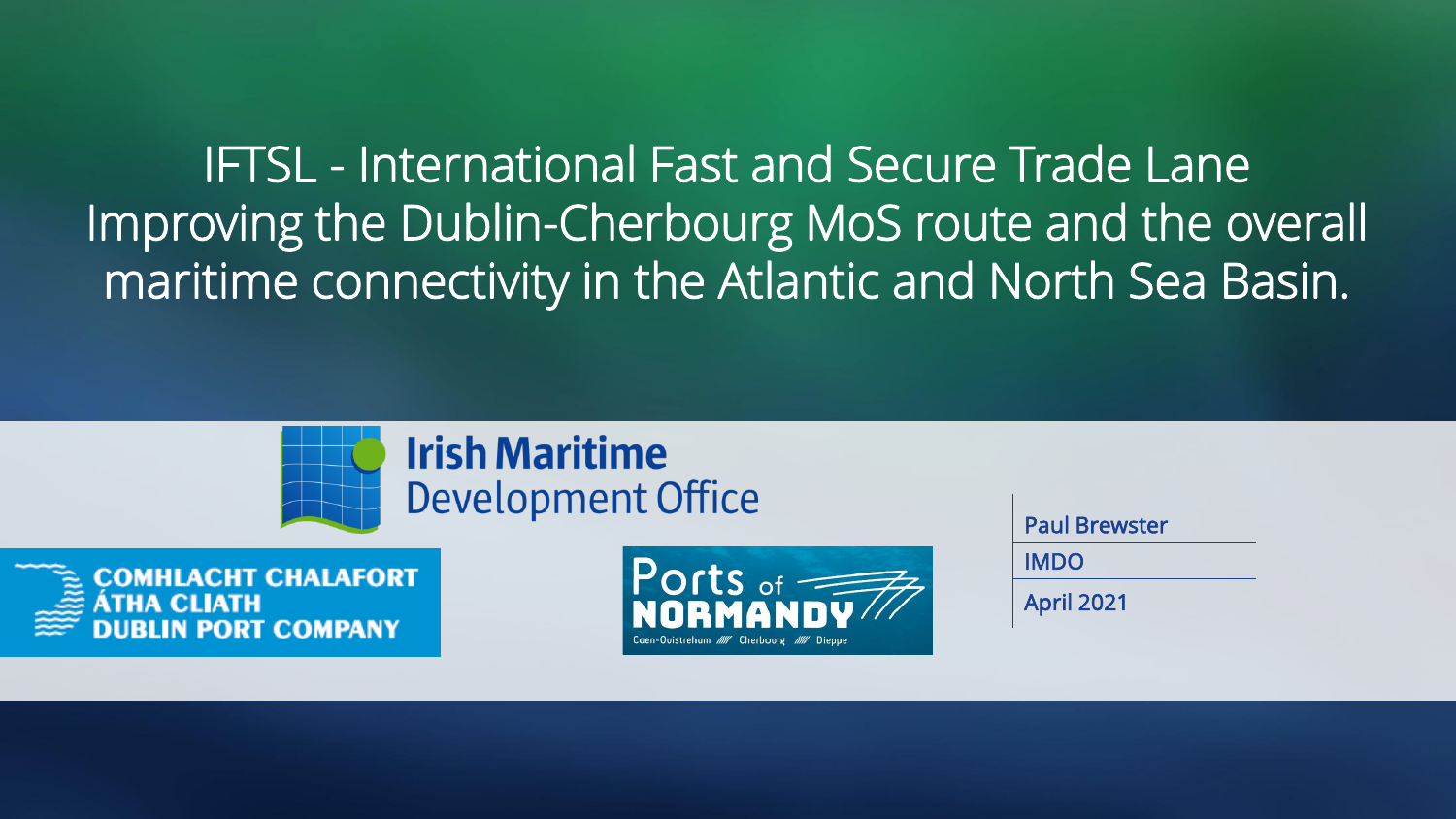#### $\bullet\bullet\bullet\bullet$ Ireland's Connectivity to Europe

RoRo & LoLo routes







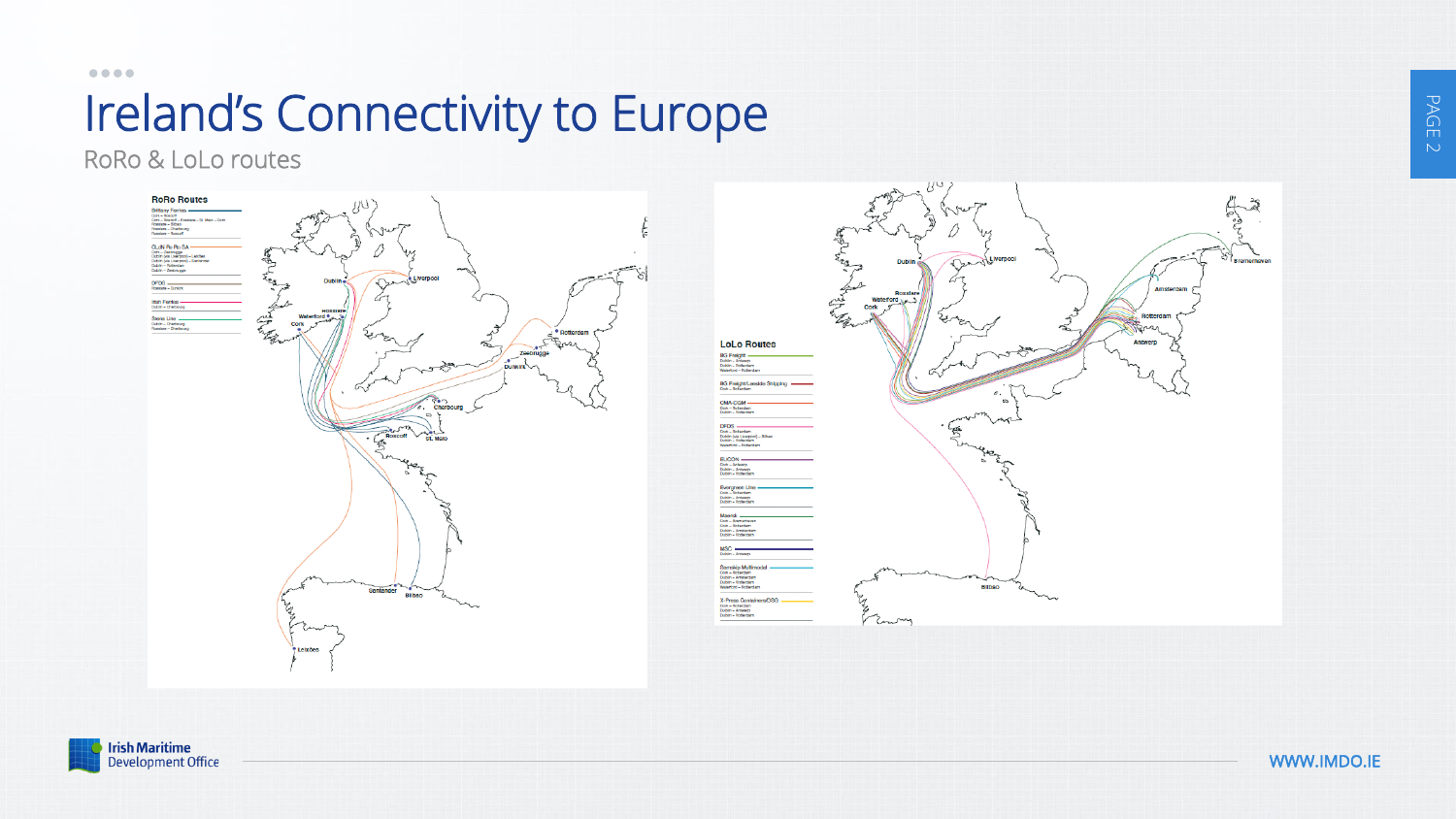### Ports of Normandy – main corridor to Ireland & an alternative route to UK

**DUBLIN** POOLE PORTSMOUTH ROSSLARE CHERBOUR **OUISTREHAM CAEH &** 

Evolution of the freight RORO traffic between Ports de Normandie and the United Kingdom or Ireland (units)



WWW.IMDO.IE

PAGE 3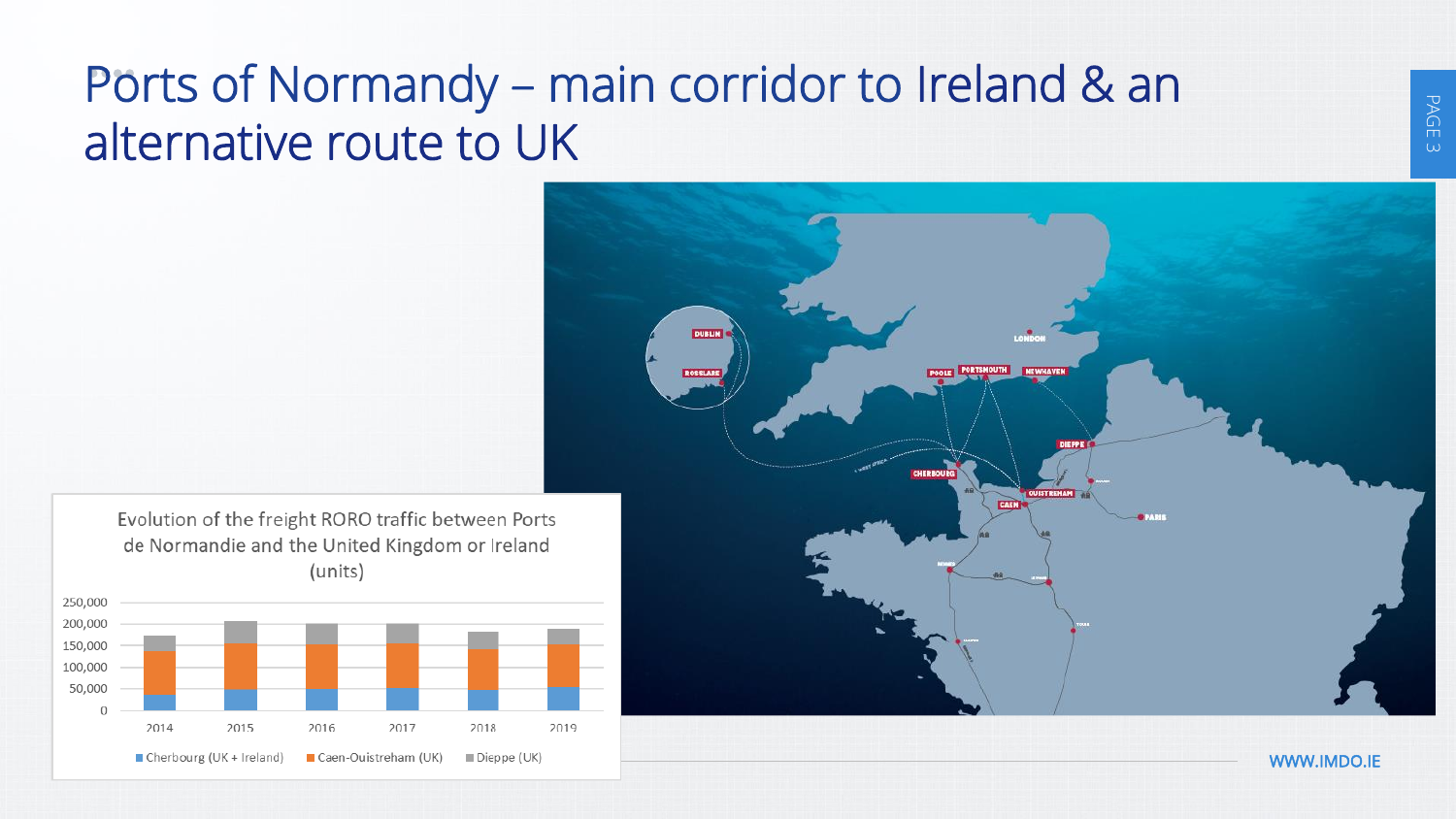$\bullet\bullet\bullet\bullet$ 

## France / Ireland workshops & TEN-T seminar in Dublin

"Ireland's European Connectivity – Ports and maritime links in the Atlantic sea basin"

Joint seminar organised by the European TEN-T Coordinators for Motorways of the Sea, the Atlantic and North Sea-Mediterranean Corridors in cooperation with the Irish Maritime Development Office (IMDO)

> Dublin, 16 / 17 April 2019 **The Convention Centre Dublin**



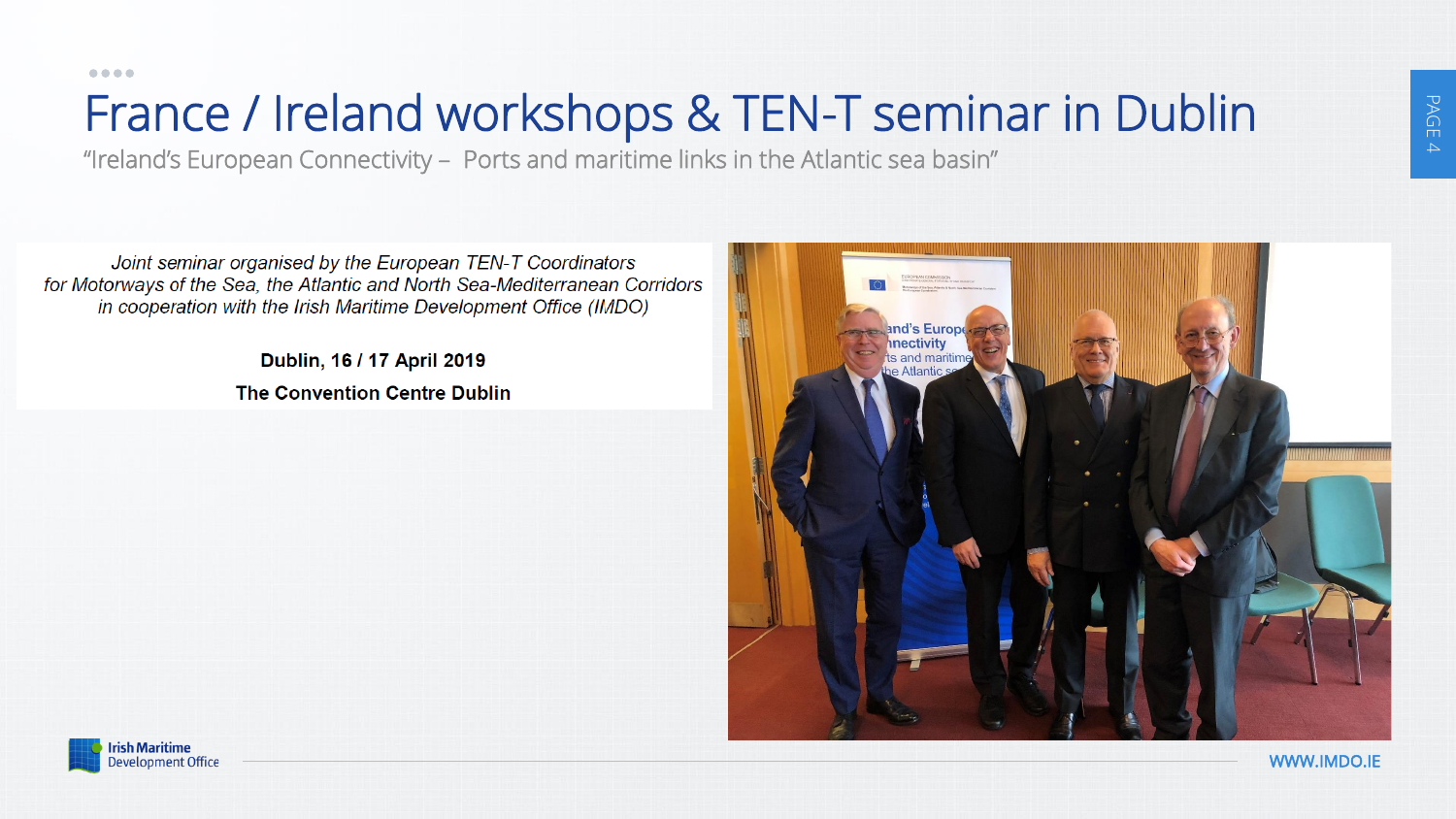### INTERNATIONAL FAST AND SECURE TRADE LANE (IFTSL)

Improve maritime connectivity to the European economy

Delivers:

- streamlined processes
- interoperable systems
- accurate, real-time data
- clear operational and governance model



PAGE  $\overline{C}$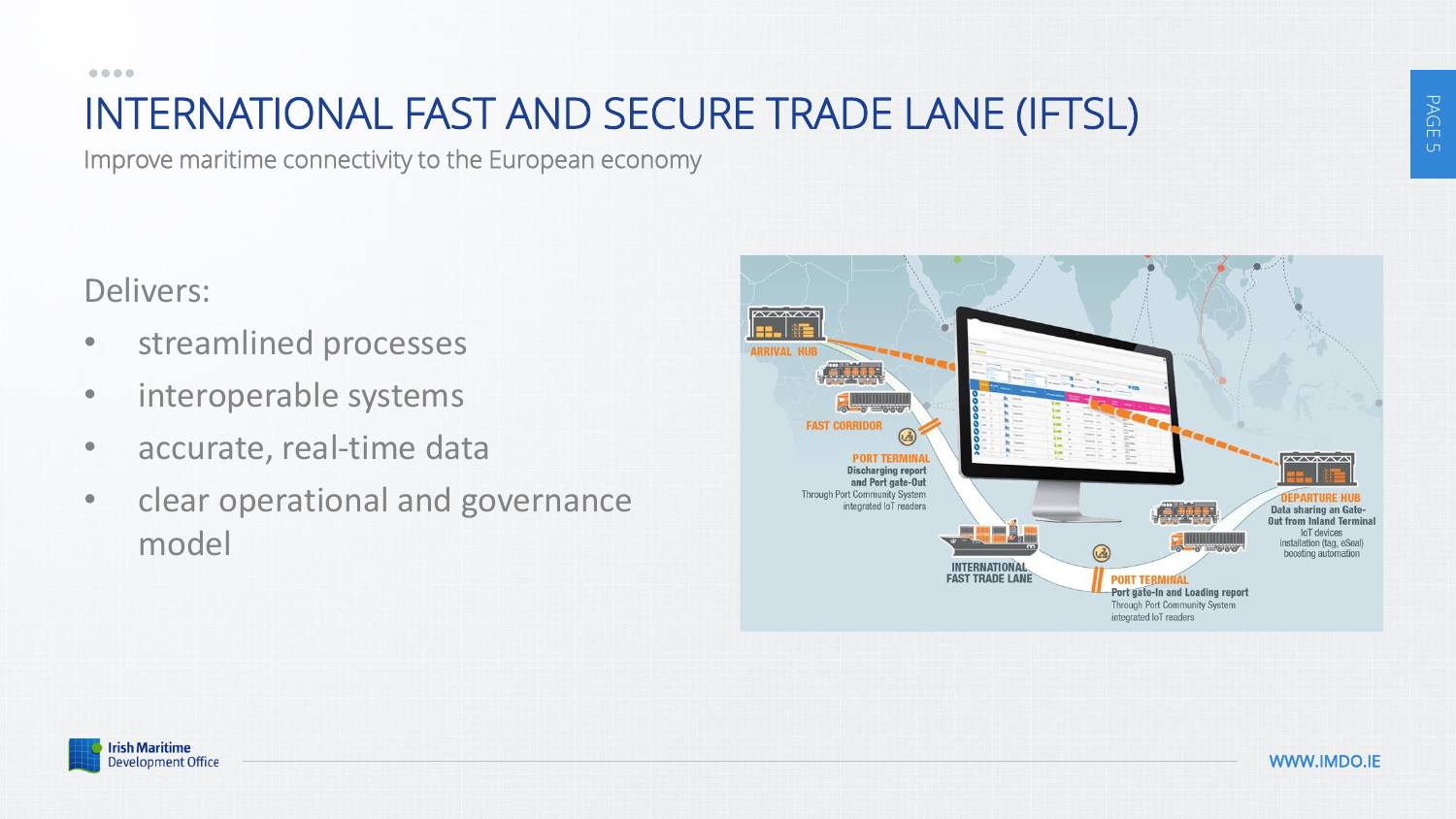PAGE  $\circ$ 

 $\bullet\bullet\bullet\bullet$ 

## Global project – the IFSTL approach

- Improve the connectivity and efficiencies on routes between Ireland and France and with connections to the UK (Brexit issues)
- Design a set of harmonised and interoperable tools (business process modelling, software solutions, operational guidelines and governance models)
- Strategic aim: to support innovative logistic processes and related digital developments for multimodal freight transport on the Core and Comprehensive Network Ports
- Staged development:
	- A mature study (this action) on Dublin Cherbourg MoS route
	- Application to other modes and routes from Irish ports & Ports of Normandy (Masterplan)
	- Roll out on other MoS routes

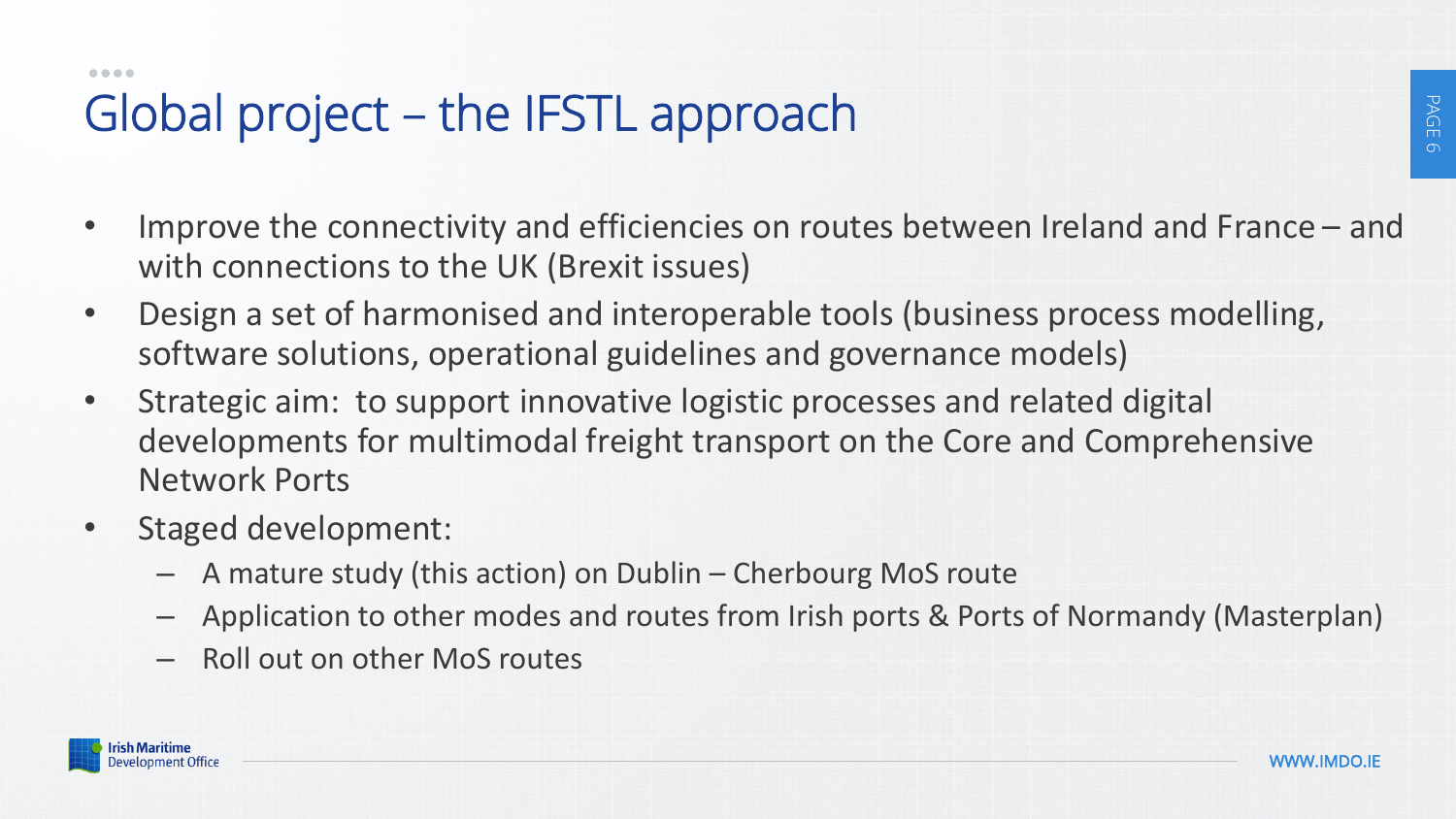$\bullet\bullet\bullet\bullet$ 

#### IFSTL study – Improving the Dublin – Cherbourg MoS route